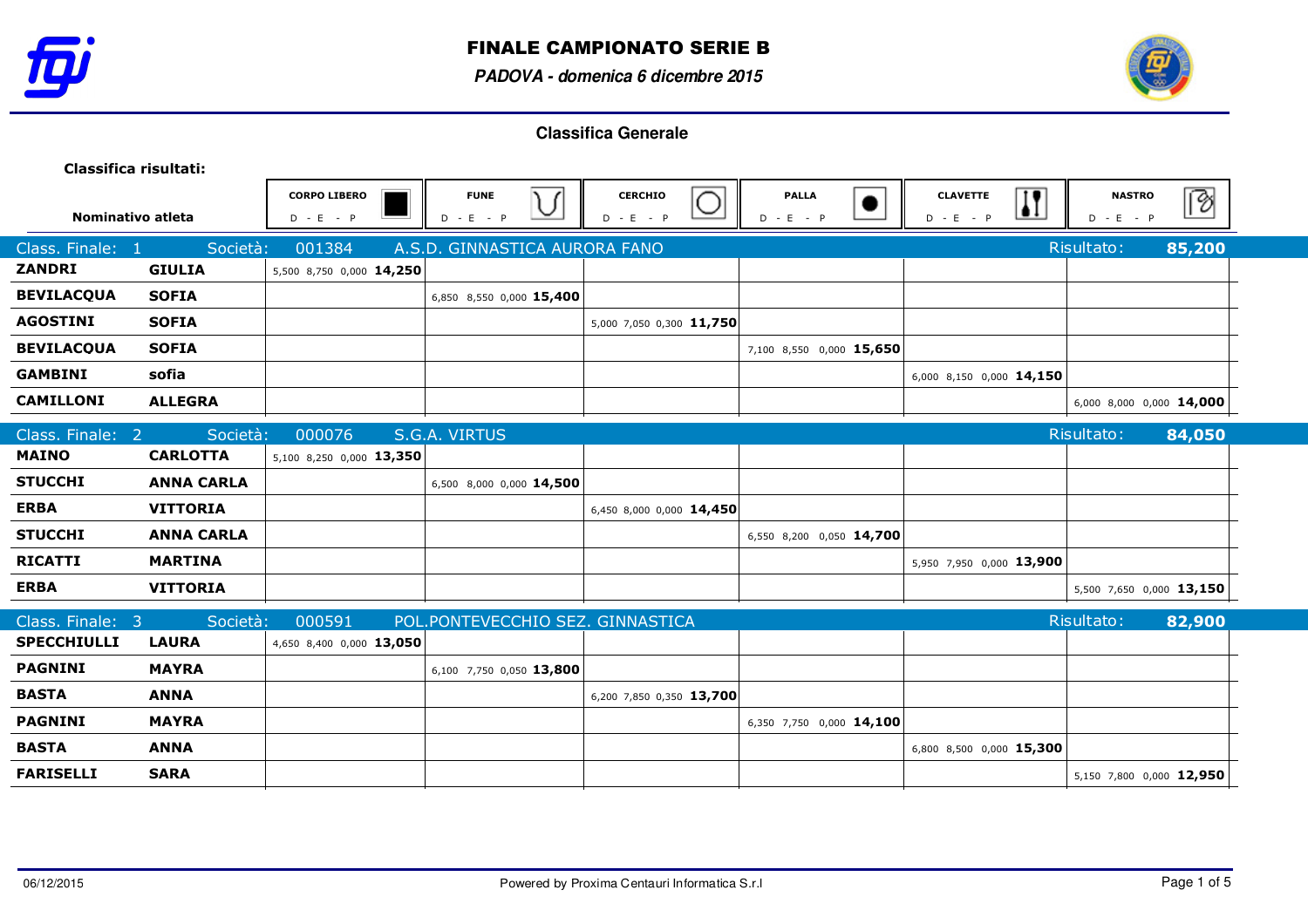



| Classifica risultati: |                   |                                    |                                       |                               |                             |                                            |                              |        |
|-----------------------|-------------------|------------------------------------|---------------------------------------|-------------------------------|-----------------------------|--------------------------------------------|------------------------------|--------|
| Nominativo atleta     |                   | <b>CORPO LIBERO</b><br>$D - E - P$ | <b>FUNE</b><br>$D - E - P$            | <b>CERCHIO</b><br>$D - E - P$ | <b>PALLA</b><br>$D - E - P$ | $\bf{I}$<br><b>CLAVETTE</b><br>$D - E - P$ | <b>NASTRO</b><br>$D - E - P$ | B      |
| Class. Finale: 4      | Società:          | 002694                             | GINNASTICA ARETE A.S.D.               |                               |                             |                                            | Risultato:                   | 81,300 |
| <b>TUCCIO</b>         | <b>CRISTINA</b>   | 4,900 8,650 0,050 13,500           |                                       |                               |                             |                                            |                              |        |
| <b>SANTANGELO</b>     | <b>GIUSEPPINA</b> |                                    | 5,900 7,900 0,000 13,800              |                               |                             |                                            |                              |        |
| <b>LICCIARDELLO</b>   | <b>CRISTINA</b>   |                                    |                                       | 5,550 7,850 0,000 13,400      |                             |                                            |                              |        |
| <b>ZARRI</b>          | <b>SOFIA</b>      |                                    |                                       |                               | 6,000 7,900 0,000 13,900    |                                            |                              |        |
| <b>LICCIARDELLO</b>   | <b>CRISTINA</b>   |                                    |                                       |                               |                             | 5,850 7,400 0,000 13,250                   |                              |        |
| <b>SANTANGELO</b>     | <b>GIUSEPPINA</b> |                                    |                                       |                               |                             |                                            | 5,550 7,900 0,000 13,450     |        |
| Class. Finale: 5      | Società:          | 001891                             | A.S. SOCIETA ` RITMICA 2000 A.S. DIL. |                               |                             |                                            | Risultato:                   | 81,250 |
| <b>SERRA</b>          | <b>FRANCESCA</b>  | 5,700 8,500 0,050 14,150           |                                       |                               |                             |                                            |                              |        |
| <b>SANSEVERINO</b>    | <b>ALESSIA</b>    |                                    | 5,600 7,100 0,000 12,700              |                               |                             |                                            |                              |        |
| <b>SARRITZU</b>       | <b>SARA</b>       |                                    |                                       | 6,050 7,800 0,000 13,850      |                             |                                            |                              |        |
| <b>ANGIUS</b>         | <b>MARINA</b>     |                                    |                                       |                               | 6,400 7,850 0,000 14,250    |                                            |                              |        |
| <b>SARRITZU</b>       | <b>SARA</b>       |                                    |                                       |                               |                             | 5,250 7,450 0,100 12,600                   |                              |        |
| <b>ANGIUS</b>         | <b>MARINA</b>     |                                    |                                       |                               |                             |                                            | 5,900 7,800 0,000 13,700     |        |
| Class. Finale: 6      | Società:          | 002870                             | A.S.D. RHYTHMIC SCHOOL                |                               |                             |                                            | Risultato:                   | 81,150 |
| <b>RICCARDI</b>       | <b>GRETA</b>      | 4,950 8,650 0,000 13,600           |                                       |                               |                             |                                            |                              |        |
| <b>DI SIENA</b>       | <b>REBECCA</b>    |                                    | 7,000 7,950 0,000 14,950              |                               |                             |                                            |                              |        |
| <b>BERRUTI</b>        | <b>CRISTIANA</b>  |                                    |                                       | 5,550 7,600 0,000 13,150      |                             |                                            |                              |        |
| PELLEGRINI            | <b>ANNA</b>       |                                    |                                       |                               | 6,000 7,850 0,000 13,850    |                                            |                              |        |
| <b>ALBERTI</b>        | <b>LETIZIA</b>    |                                    |                                       |                               |                             | 5,400 7,700 0,000 13,100                   |                              |        |
| <b>LIDEO</b>          | <b>GIADA</b>      |                                    |                                       |                               |                             |                                            | 5,300 7,200 0,000 12,500     |        |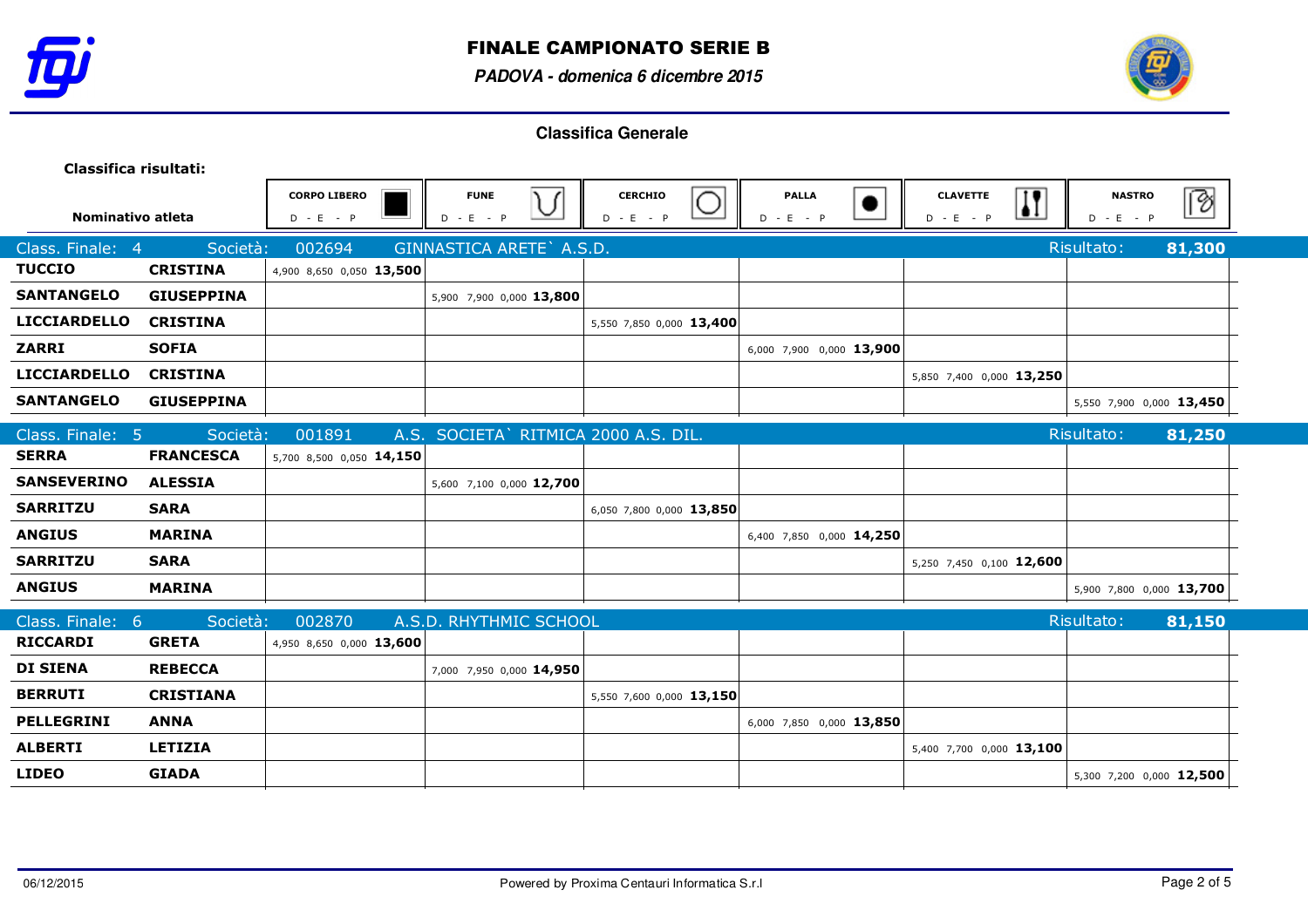



| Classifica risultati: |                  |                                    |                                         |                               |                             |                                                           |                              |        |
|-----------------------|------------------|------------------------------------|-----------------------------------------|-------------------------------|-----------------------------|-----------------------------------------------------------|------------------------------|--------|
| Nominativo atleta     |                  | <b>CORPO LIBERO</b><br>$D - E - P$ | <b>FUNE</b><br>) (<br>$D - E - P$       | <b>CERCHIO</b><br>$D - E - P$ | <b>PALLA</b><br>$D - E - P$ | $\overline{\mathbf{H}}$<br><b>CLAVETTE</b><br>$D - E - P$ | <b>NASTRO</b><br>$D - E - P$ | B      |
| Class. Finale: 7      | Società:         | 002783                             | A.S.D. GINNASTICA RITMICA IRIS          |                               |                             |                                                           | Risultato:                   | 80,700 |
| <b>CANTATORE</b>      | <b>ANNAPAOLA</b> | 5,850 8,900 0,000 14,750           |                                         |                               |                             |                                                           |                              |        |
| <b>PAPARELLA</b>      | <b>SILVANA</b>   |                                    | 5,750 8,000 0,000 13,750                |                               |                             |                                                           |                              |        |
| <b>CECONI</b>         | <b>ALESSIA</b>   |                                    |                                         | 5,350 7,950 0,000 13,300      |                             |                                                           |                              |        |
| <b>FERRARI</b>        | <b>FRANCESCA</b> |                                    |                                         |                               | 5,550 8,200 0,000 13,750    |                                                           |                              |        |
| <b>CECONI</b>         | <b>ALESSIA</b>   |                                    |                                         |                               |                             | 4,800 7,350 0,000 12,150                                  |                              |        |
| <b>FERRARI</b>        | <b>FRANCESCA</b> |                                    |                                         |                               |                             |                                                           | 5,100 7,900 0,000 13,000     |        |
| Class. Finale: 8      | Società:         | 002516                             | A.S.D. Ginnastica Ritmica LA COCCINELLA |                               |                             |                                                           | Risultato:                   | 79,850 |
| <b>FOGLIANI</b>       | <b>ARIANNA</b>   | 5,100 8,250 0,000 13,350           |                                         |                               |                             |                                                           |                              |        |
| <b>GUFFANTI</b>       | <b>SOFIA</b>     |                                    | 5,700 7,850 0,000 13,550                |                               |                             |                                                           |                              |        |
| <b>MILANESI</b>       | <b>GLADIA</b>    |                                    |                                         | 5,450 7,750 0,000 13,200      |                             |                                                           |                              |        |
| <b>GUFFANTI</b>       | <b>SOFIA</b>     |                                    |                                         |                               | 5,350 7,600 0,000 12,950    |                                                           |                              |        |
| <b>BERTOLAZZI</b>     | <b>CAMILLA</b>   |                                    |                                         |                               |                             | 5,950 7,450 0,000 13,400                                  |                              |        |
| <b>BERTOLAZZI</b>     | <b>CAMILLA</b>   |                                    |                                         |                               |                             |                                                           | 5,850 7,550 0,000 13,400     |        |
| Class. Finale: 9      | Società:         | 002607                             | GINNASTICA RIMINI A.S.D.                |                               |                             |                                                           | Risultato:                   | 79,000 |
| <b>DE LUCA</b>        | <b>CAMILLA</b>   | 5,700 8,800 0,000 14,500           |                                         |                               |                             |                                                           |                              |        |
| <b>BALDELLI</b>       | <b>AGNESE</b>    |                                    | 5,250 7,450 0,000 12,700                |                               |                             |                                                           |                              |        |
| <b>GAMBINI</b>        | <b>AURORA</b>    |                                    |                                         | 5,200 7,650 0,000 12,850      |                             |                                                           |                              |        |
| <b>IRRERA</b>         | <b>NICOLE</b>    |                                    |                                         |                               | 5,450 7,400 0,000 12,850    |                                                           |                              |        |
| <b>BALDELLI</b>       | <b>AGNESE</b>    |                                    |                                         |                               |                             | 5,400 7,750 0,000 13,150                                  |                              |        |
| <b>GAMBINI</b>        | <b>AURORA</b>    |                                    |                                         |                               |                             |                                                           | 5,700 7,250 0,000 12,950     |        |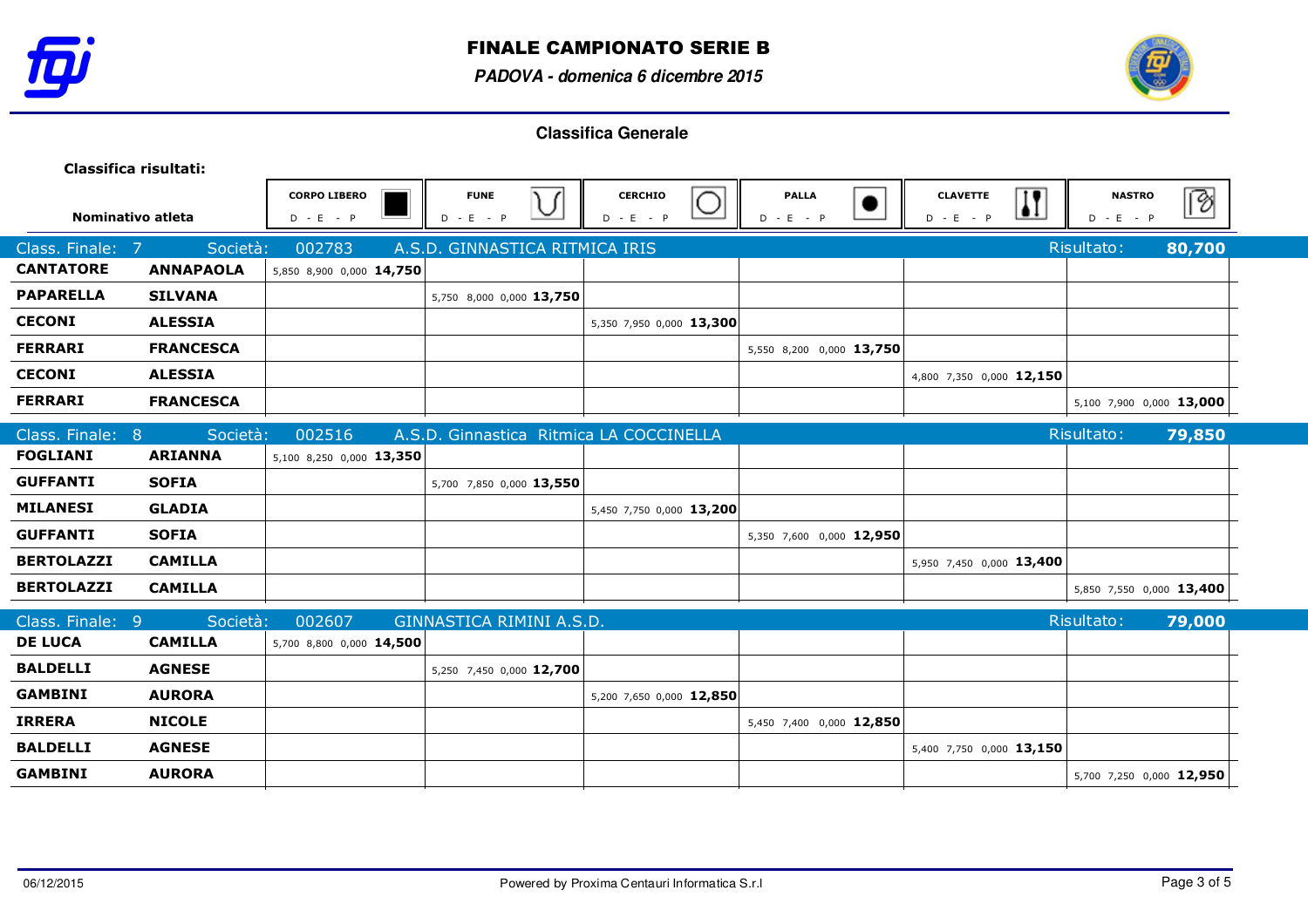



|                   | Classifica risultati: |                                    |                              |                               |                                          |                                                |                              |          |
|-------------------|-----------------------|------------------------------------|------------------------------|-------------------------------|------------------------------------------|------------------------------------------------|------------------------------|----------|
| Nominativo atleta |                       | <b>CORPO LIBERO</b><br>$D - E - P$ | <b>FUNE</b><br>$D - E - P$   | <b>CERCHIO</b><br>$D - E - P$ | <b>PALLA</b><br>$\bullet$<br>$D - E - P$ | $\mathbf{H}$<br><b>CLAVETTE</b><br>$D - E - P$ | <b>NASTRO</b><br>$D - E - P$ | <u>B</u> |
| Class. Finale:    | 10<br>Società:        | 002792                             | A.S.D. GINNASTICA OPERA      |                               |                                          |                                                | Risultato:                   | 78,850   |
| <b>CENTOFANTI</b> | <b>CAMILLA</b>        | 5,350 8,350 0,000 13,700           |                              |                               |                                          |                                                |                              |          |
| <b>BOCU</b>       | <b>GIULIA</b>         |                                    | 4,250 6,950 0,000 11,200     |                               |                                          |                                                |                              |          |
| <b>CATALLI</b>    | <b>FEDERICA</b>       |                                    |                              | 6,400 7,750 0,000 14,150      |                                          |                                                |                              |          |
| <b>MEDICI</b>     | <b>CAMILLA</b>        |                                    |                              |                               | 5,750 7,500 0,000 13,250                 |                                                |                              |          |
| <b>CATALLI</b>    | <b>FEDERICA</b>       |                                    |                              |                               |                                          | 6,300 7,900 0,000 14,200                       |                              |          |
| <b>MEDICI</b>     | <b>CAMILLA</b>        |                                    |                              |                               |                                          |                                                | 4,800 7,550 0,000 12,350     |          |
| Class. Finale: 11 | Società:              | 001307                             | A.S. DIL. SOLARIA 90 SEATTLE |                               |                                          |                                                | Risultato:                   | 74,250   |
| <b>TARTAGLIA</b>  | <b>GIOIA</b>          | 5,450 8,250 0,000 13,700           |                              |                               |                                          |                                                |                              |          |
| <b>SINIBALDI</b>  | <b>CHIARA</b>         |                                    | 5,850 7,300 0,000 13,150     |                               |                                          |                                                |                              |          |
| <b>CASELLI</b>    | <b>CHIARA</b>         |                                    |                              | 4,250 7,200 0,000 11,450      |                                          |                                                |                              |          |
| <b>VOLPONI</b>    | <b>SARA</b>           |                                    |                              |                               | 4,550 7,050 0,000 11,600                 |                                                |                              |          |
| <b>SINIBALDI</b>  | <b>CHIARA</b>         |                                    |                              |                               |                                          | 5,700 7,450 0,000 13,150                       |                              |          |
| <b>VOLPONI</b>    | <b>SARA</b>           |                                    |                              |                               |                                          |                                                | 4,350 6,850 0,000 11,200     |          |
| Class. Finale: 12 | Società:              | 000210                             | S.G. G.FALCIAI A.S.D.        |                               |                                          |                                                | Risultato:                   | 74,000   |
| <b>PAPINI</b>     | <b>CHIARA</b>         | 4,600 8,050 0,000 12,650           |                              |                               |                                          |                                                |                              |          |
| <b>MARGHERI</b>   | <b>EMMA</b>           |                                    | 5,300 7,050 0,000 12,350     |                               |                                          |                                                |                              |          |
| <b>MARGHERI</b>   | <b>EMMA</b>           |                                    |                              | 4,100 7,450 0,000 11,550      |                                          |                                                |                              |          |
| <b>DI TRAPANI</b> | <b>GAIA</b>           |                                    |                              |                               | 5,150 7,600 0,000 12,750                 |                                                |                              |          |
| <b>LO MONACO</b>  | <b>REBECCA</b>        |                                    |                              |                               |                                          | 4,850 7,650 0,000 12,500                       |                              |          |
| <b>DI TRAPANI</b> | <b>GAIA</b>           |                                    |                              |                               |                                          |                                                | 5,000 7,200 0,000 12,200     |          |